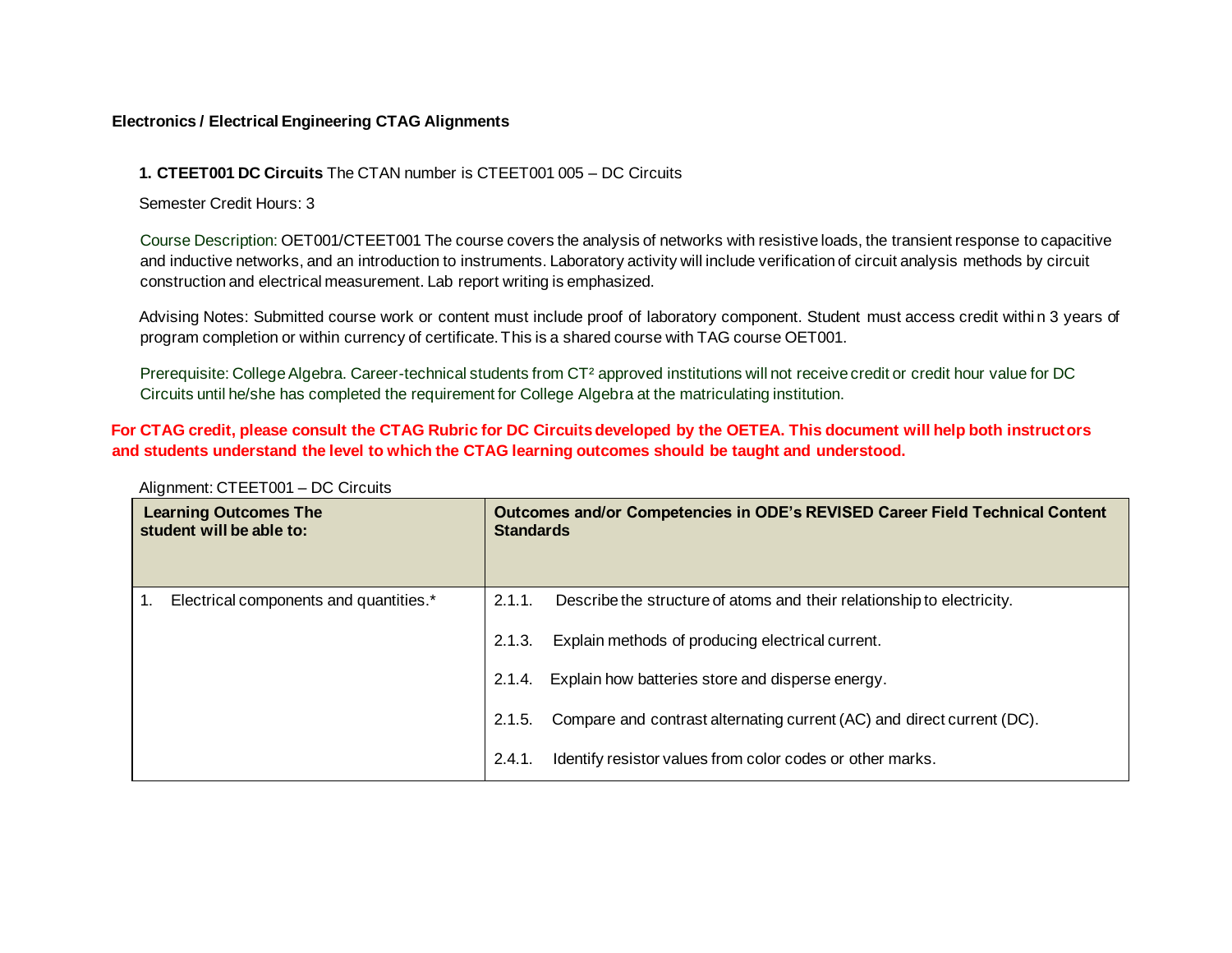|    |                                                                       | 2.4.2. Compare and contrast resistor compositions and their uses.                                                         |
|----|-----------------------------------------------------------------------|---------------------------------------------------------------------------------------------------------------------------|
|    |                                                                       | 2.4.3. Identify symbols for electronic components.                                                                        |
| 2. | Definitions of voltage, current, electrical<br>resistance and power.* | Explain methods of producing electrical current.<br>2.1.3.                                                                |
|    |                                                                       | Explain how batteries store and disperse energy.<br>2.1.4.                                                                |
|    |                                                                       | Compare and contrast alternating current (AC) and direct current (DC).<br>2.1.5.                                          |
|    |                                                                       | Define the units of measurement for voltage, current, power, and resistance.<br>2.1.6.                                    |
|    |                                                                       | Describe the relationships between voltage, current, resistance, and power in<br>2.1.7.<br>circuits.                      |
| 3. | Ohm's Law, electrical energy and power,<br>Kirchhoff's Laws.*         | 2.1.8. Determine voltage, current, resistance, and power in circuits using Ohm's Law,<br>Kirchhoff's Law, and Watt's Law. |
|    | 4. Series circuit analysis.*                                          | 2.1.8. Determine voltage, current, resistance, and power in circuits using Ohm's Law,<br>Kirchhoff's Law, and Watt's Law. |
|    |                                                                       | 2.2.8. Explain the uses of series, parallel, and series-parallel circuits.                                                |
|    |                                                                       | 2.2.9. Construct and troubleshoot series, parallel, and series-parallel circuits.                                         |
| 5. | Parallel circuit analysis.*                                           | 2.1.8. Determine voltage, current, resistance, and power in circuits using Ohm's Law,<br>Kirchhoff's Law, and Watt's Law. |
|    |                                                                       | 2.2.8. Explain the uses of series, parallel, and series-parallel circuits.                                                |
|    |                                                                       | 2.2.9. Construct and troubleshoot series, parallel, and series-parallel circuits.                                         |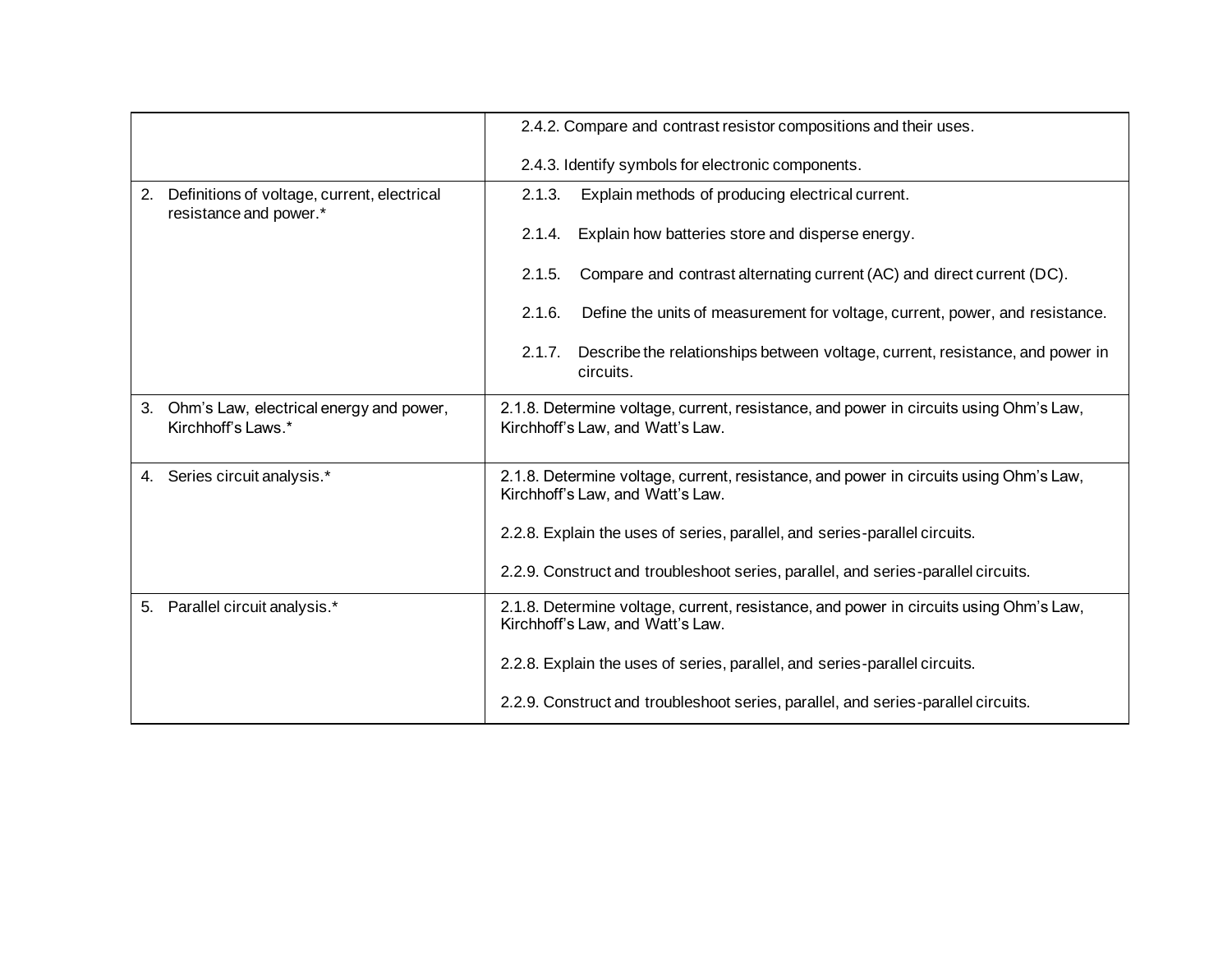| 6.  | Series-parallel circuit analysis.*                                              | 2.1.8. Determine voltage, current, resistance, and power in circuits using Ohm's Law,<br>Kirchhoff's Law, and Watt's Law.<br>2.2.8. Explain the uses of series, parallel, and series-parallel circuits.<br>2.2.9. Construct and troubleshoot series, parallel, and series-parallel circuits. |
|-----|---------------------------------------------------------------------------------|----------------------------------------------------------------------------------------------------------------------------------------------------------------------------------------------------------------------------------------------------------------------------------------------|
| 7.  | Circuit theorems (such as superposition,<br>Thevenin's and Norton's theorems).* | 2.1.8. Determine voltage, current, resistance, and power in circuits using Ohm's Law,<br>Kirchhoff's Law, and Watt's Law.                                                                                                                                                                    |
| 8.  | Mesh and/or nodal analysis techniques.*                                         | 2.1.8. Determine voltage, current, resistance, and power in circuits using Ohm's Law,<br>Kirchhoff's Law, and Watt's Law.                                                                                                                                                                    |
| 19. | Properties of capacitors and their behavior<br>under DC conditions.*            | 2.1.11. Identify methods of varying capacitance.<br>2.2.5. Identify types of capacitors and common usages for each.                                                                                                                                                                          |
|     | 10. Properties of inductors and their behavior<br>under DC conditions.*         | 2.2.7. Identify the function of inductors and capacitors in series and parallel circuits.                                                                                                                                                                                                    |

**2. CTEET002 – Digital Electronics:** CTAN alignment with the Tech Prep Manufacturing Production Pathway in the Career Field Technical Content Standards of the Ohio Department of Education. This CTAN is already an approved CTAN in the Electrical Engineering Technology CTAG. The number and title are: CTEET002 – Digital Electronics.

Semester Credit Hours: 4

**Advising Notes:** Submitted course work must include proof of laboratory component. This is a shared course with TAG course OET002

**For CTAG credit, please consult the TAG Rubric for Digital Electronics developed by the OETEA. This document will help both instructors and students understand the level to which the CTAG learning outcomes should be taught and understood.**

**Course Description:** Digital Electronics OET002/CTEET002: Introduces students to computer-based number systems, symbolic logic concepts, Boolean Algebra, logic devices, and basic logic circuits. Logic circuits are analyzed using truth tables and timing diag rams. Laboratory work will demonstrate and verify the principles studied in the classroom.

Alignment:

| <b>Learning Outcomes The</b> | Outcomes and/or Competencies in ODE's REVISED Career Field Technical Content |
|------------------------------|------------------------------------------------------------------------------|
| student will be able to:     | <b>Standards</b>                                                             |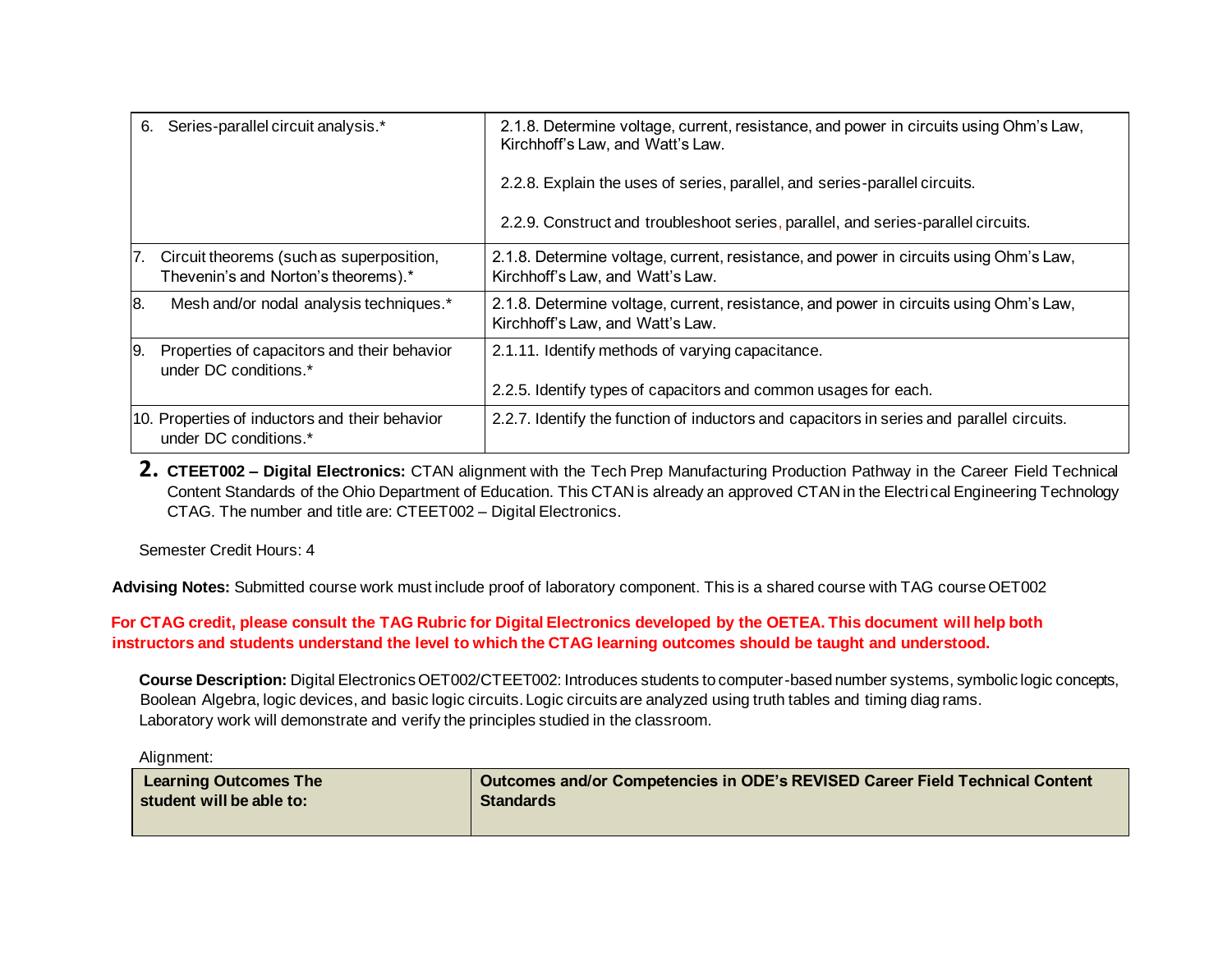| <b>Number Systems, operations and</b><br>codes* | 2.6.10 Identify the numbering systems, codes, arithmetic operations, Boolean operations,<br>and simplification methods used in digital electronics. |
|-------------------------------------------------|-----------------------------------------------------------------------------------------------------------------------------------------------------|
| Logic Gates*                                    | Describe the purpose and use of logic gates (e.g., discrete and medium scale<br>2.6.2.<br>integration [MSI] gates, latches, flip-flops).            |

| 3. | Boolean algebra*                                | 2.6.10. Identify the numbering systems, codes, arithmetic operations, Boolean operations,<br>and simplification methods used in digital electronics. |
|----|-------------------------------------------------|------------------------------------------------------------------------------------------------------------------------------------------------------|
| 4. | DeMorgan's theorem and logic<br>simplification* | 2.6.2. Describe the purpose and use of logic gates (e.g., discrete and medium scale integration<br>[MSI] gates, latches, flip-flops).                |
|    |                                                 | 2.6.10 Identify the numbering systems, codes, arithmetic operations, Boolean operations,<br>and simplification methods used in digital electronics.  |
|    |                                                 | 2.6.18 Use the Boolean Algebra laws and DeMorgan's Theorem in the simplification of logic<br>circuits.                                               |
| 5. | Combination logic circuits*                     | Design a paradigm for combinational logic problems.<br>2.6.3.                                                                                        |
| 6. | Encoders / decoders*                            | Design a paradigm for combinational logic problems.<br>2.6.3                                                                                         |
|    |                                                 | Design a specific MSI gate application<br>2.6.4.                                                                                                     |
| 7. | Multiplexers / demultiplexers*                  | Design a paradigm for combinational logic problems.<br>2.6.3                                                                                         |
|    |                                                 | Design a specific MSI gate application<br>2.6.4                                                                                                      |
| 8. | Adders, subtractors, and ALUs*                  | Design a paradigm for combinational logic circuits.<br>2.6.3                                                                                         |
|    |                                                 | Design a specific MSI gate application<br>2.6.4                                                                                                      |
| 9. | Flip-flops and related devices*                 | 2.6.2 Describe the purpose and use of logic gates (e.g., discrete and medium scale integration<br>[MSI] gates, latches, flip-flops).                 |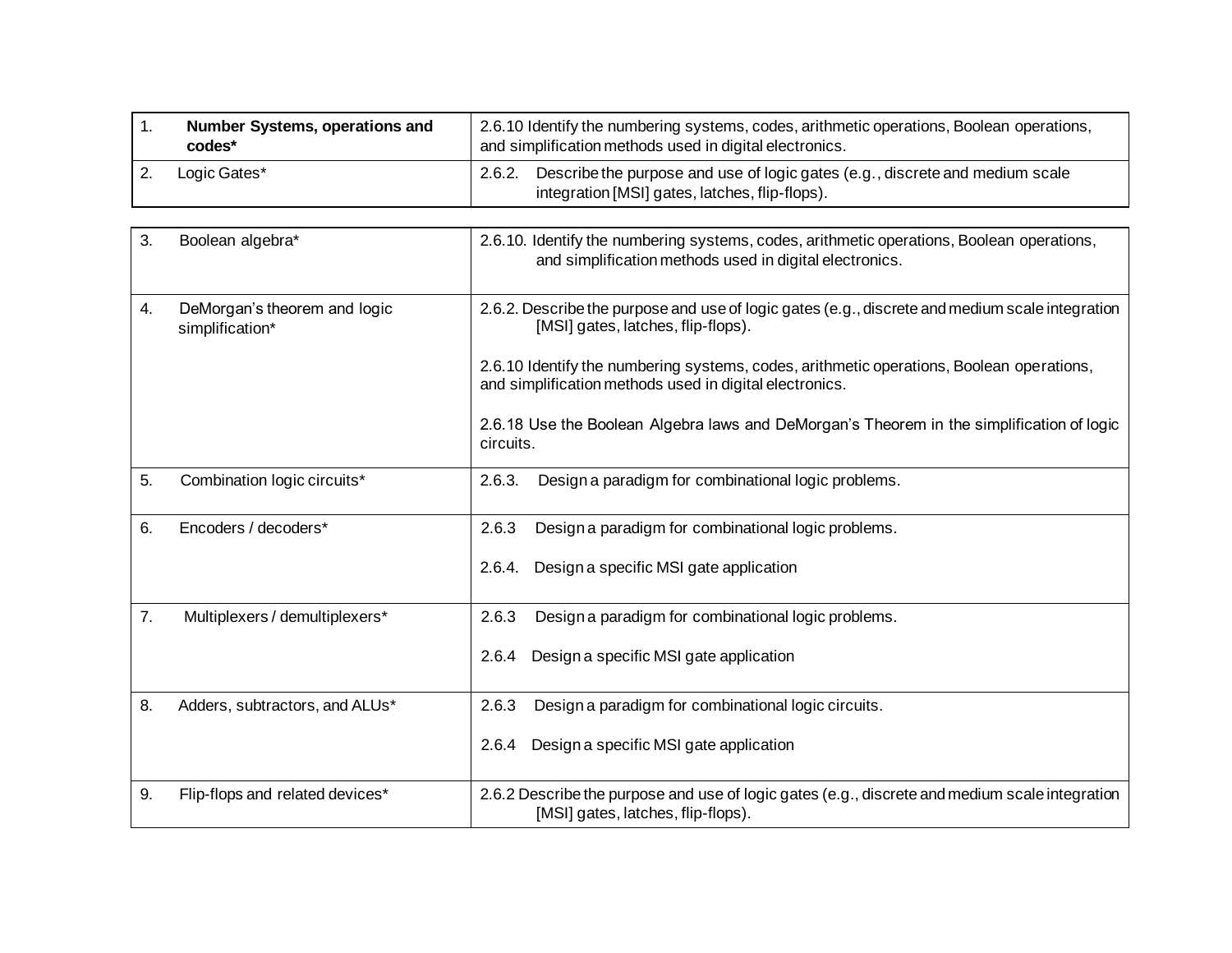| Counters*<br>10.                                            | 2.6.6 Describe the purpose and use of asynchronous and synchronous counters.                                                     |
|-------------------------------------------------------------|----------------------------------------------------------------------------------------------------------------------------------|
|                                                             | 2.6.13 Utilize counters and shift registers in a circuit.                                                                        |
| 11. Shift registers*                                        | 2.6.13 Utilize counters and shift registers in a circuit.                                                                        |
| 12. Memory and Storage*                                     | 2.6.14 Utilize memory in a control system.                                                                                       |
| 13. Integrated circuit technologies*                        | 2.6.7 Determine fan-out and propagation delays                                                                                   |
|                                                             | 2.6.11 Describe the purpose and use of digital-to-analog and analog-to-digital circuits.                                         |
|                                                             | 2.6.12 Design a schematic for a digital circuit.                                                                                 |
|                                                             | 2.6.15 Construct a digital circuit based on the schematic using solder and solderless<br>techniques.                             |
| 14. VHDL Topics                                             | 2.6.5 Describe the purpose and operation of programmable logic devices (PLDs) and<br>complex programmable logic devices (CPLDs). |
| 15. Introduction to microprocessors,<br>computers and buses | 2.6.8<br>Explain the purpose and use of a digital bus.                                                                           |
|                                                             | 2.6.9<br>Explain the purpose and use of pulsers and logic probes.                                                                |
| 16. Introduction to digital signal Processing               | 2.6.8<br>Explain the purpose and use of a digital bus.                                                                           |
|                                                             | 2.6.9<br>Explain the purpose and use of pulsers and logic probes.                                                                |